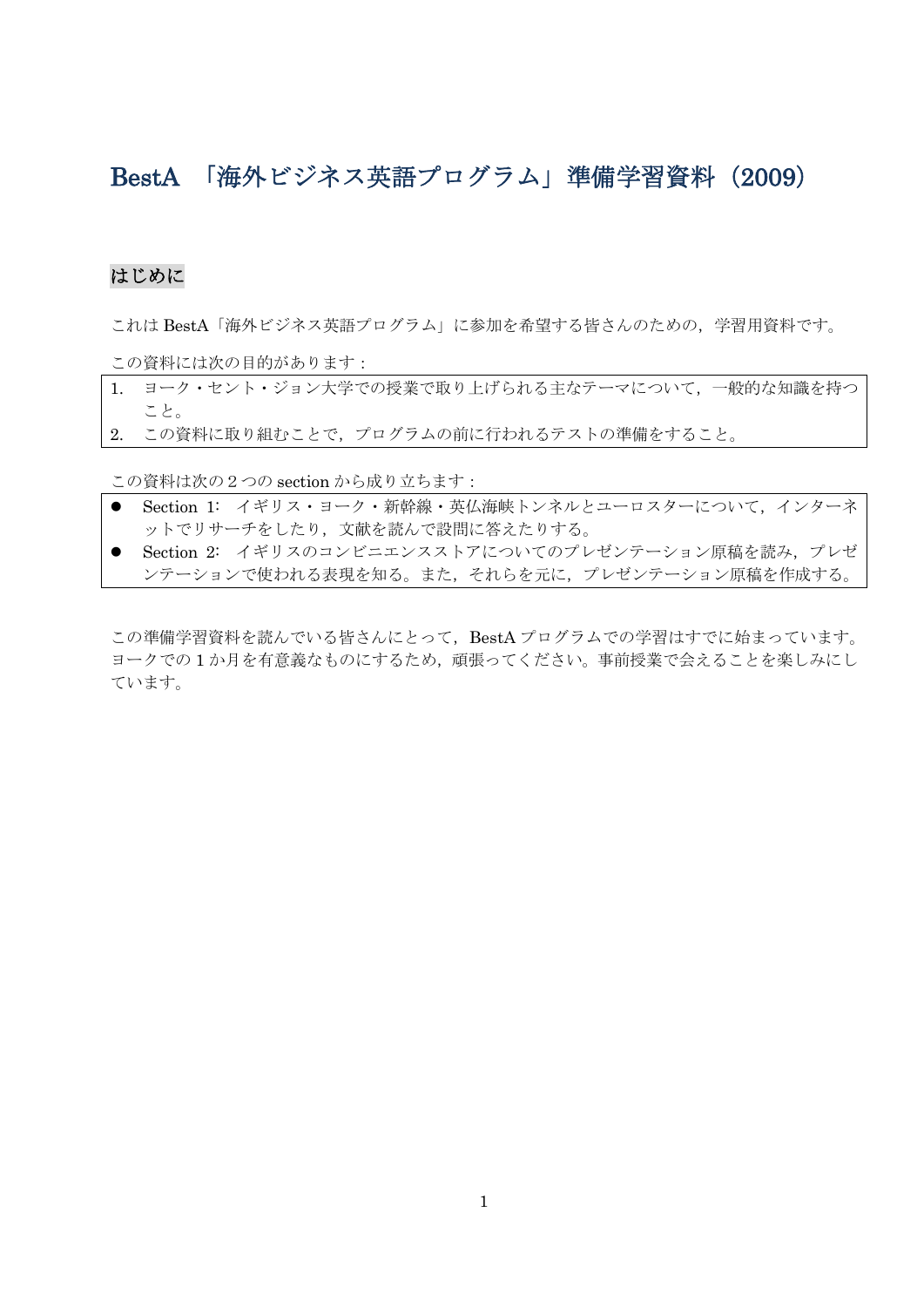# Section 1

# 1. The UK and York

If you join the BESTA study tour, you will be going to York St John University. To help you prepare for the intensive study program there, we have prepared some readings and worksheets related to what you will be studying there. We will also give a test on this information to choose the students who can go. Your English ability is not as important as your ability to study and remember the information on these pages.

#### UK & York Worksheet

The first study topic is the UK and York. But rather than giving you a reading, we would like you to use the Internet to find out about York.

#### (1) Fill in these area names and cities:

| $\rm Wales$ | $\operatorname{Scotland}$    | England                        | $\rm Ireland$ |
|-------------|------------------------------|--------------------------------|---------------|
| Edinburgh   | $\mathop{\hbox{\rm London}}$ | $\label{Lm:nonrel} Manchester$ | ${\tt York}$  |
|             | é                            |                                |               |

#### (2) How many yen are each of these monetary amounts?

One pence  $=\frac{y}{x}$  50 pence  $=\frac{y}{x}$  1 pound  $=\frac{y}{x}$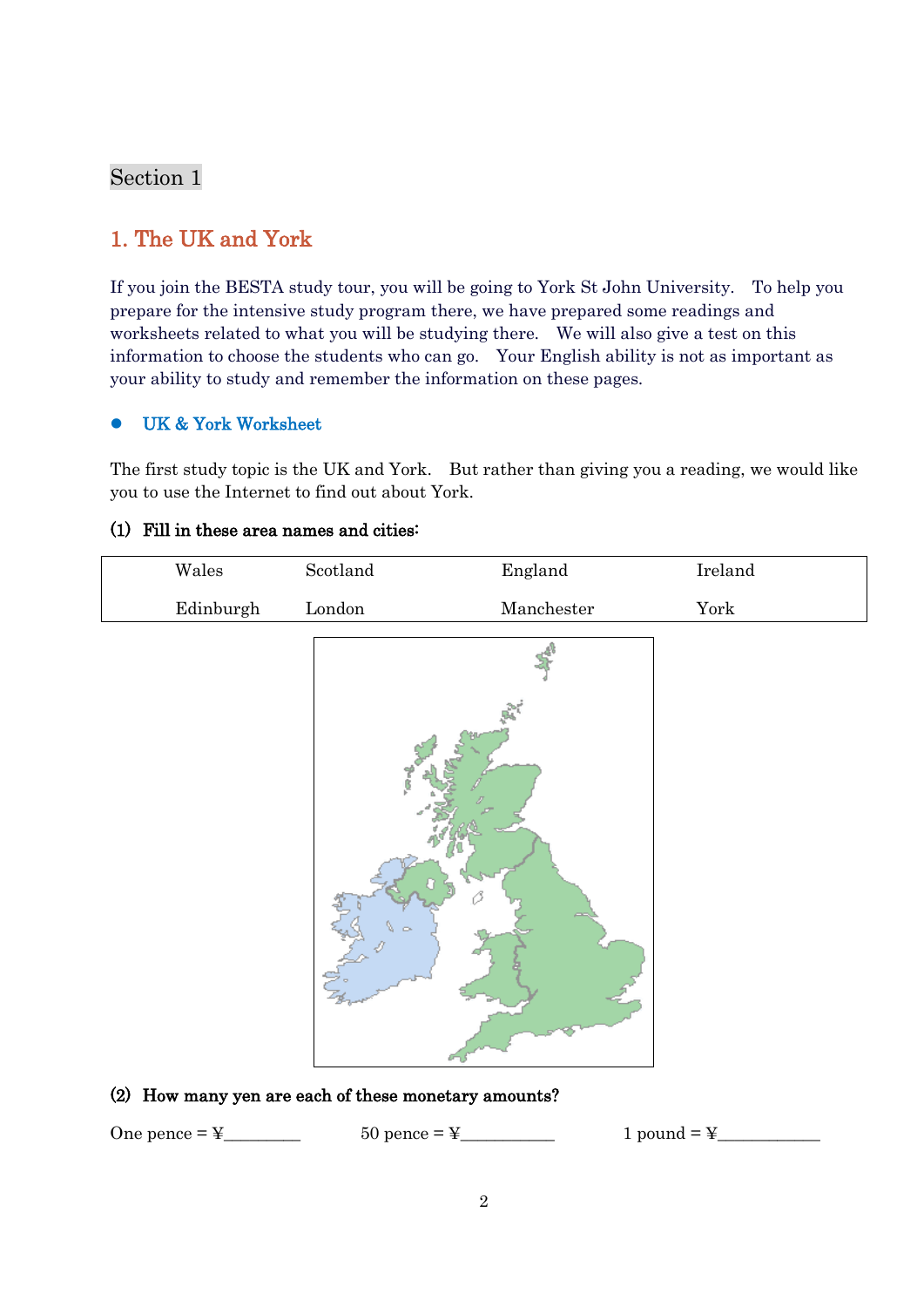# (3) What are these places? Write the name of each place and 1-2 sentences about what it is.

| A) This is |
|------------|
| It is      |
|            |
|            |
|            |
|            |

| $\overline{B}$ This is $\overline{\qquad \qquad }$ |
|----------------------------------------------------|
| It is                                              |
|                                                    |
|                                                    |
|                                                    |
|                                                    |
|                                                    |

|                                       | C) This is |
|---------------------------------------|------------|
| <b>MADISSI</b><br>mum                 | It is      |
| *******<br>en village                 |            |
| H<br>H<br>丗<br>世<br>础<br>丗            |            |
|                                       |            |
| Â<br>$\mathbf{r}$<br>Ê<br>l<br>Ĥ<br>Ĥ |            |
|                                       |            |
|                                       |            |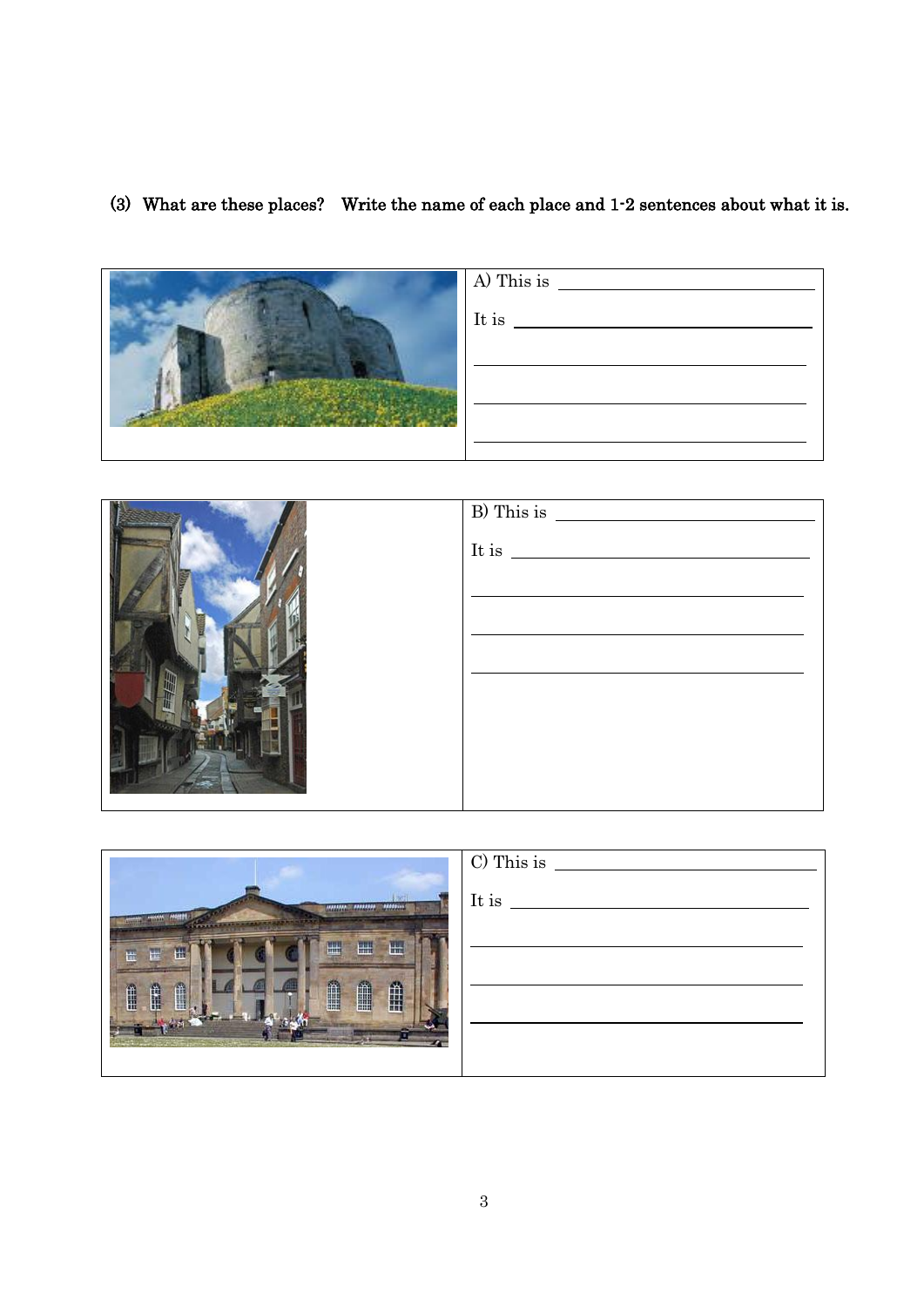

| D) This is            |  |  |
|-----------------------|--|--|
| It is $\qquad \qquad$ |  |  |
|                       |  |  |
|                       |  |  |
|                       |  |  |
|                       |  |  |
|                       |  |  |
|                       |  |  |

(4) Who were the "Vikings" and what is their connection with York? Where can you study this in York?

| $\Box$ You can find out about Vikings at |
|------------------------------------------|
| $\Box$ Vikings were                      |
| $\Box$ A long time ago, they<br>in York. |

(5) What is the name of the main train station in York?

 $\overline{a}$ 

 $\overline{a}$ 

(6) Visit the following website and see how long it takes to go from York and the following stations. (Suppose you take a train around 10 in the morning on July 30.)

<http://www.transportdirect.info/Web2/JourneyPlanning/JourneyPlannerInput.aspx>

| From York to Manchester (Piccadilly) |  |
|--------------------------------------|--|
| From York to London (Kings Cross)    |  |
| From York to Leeds                   |  |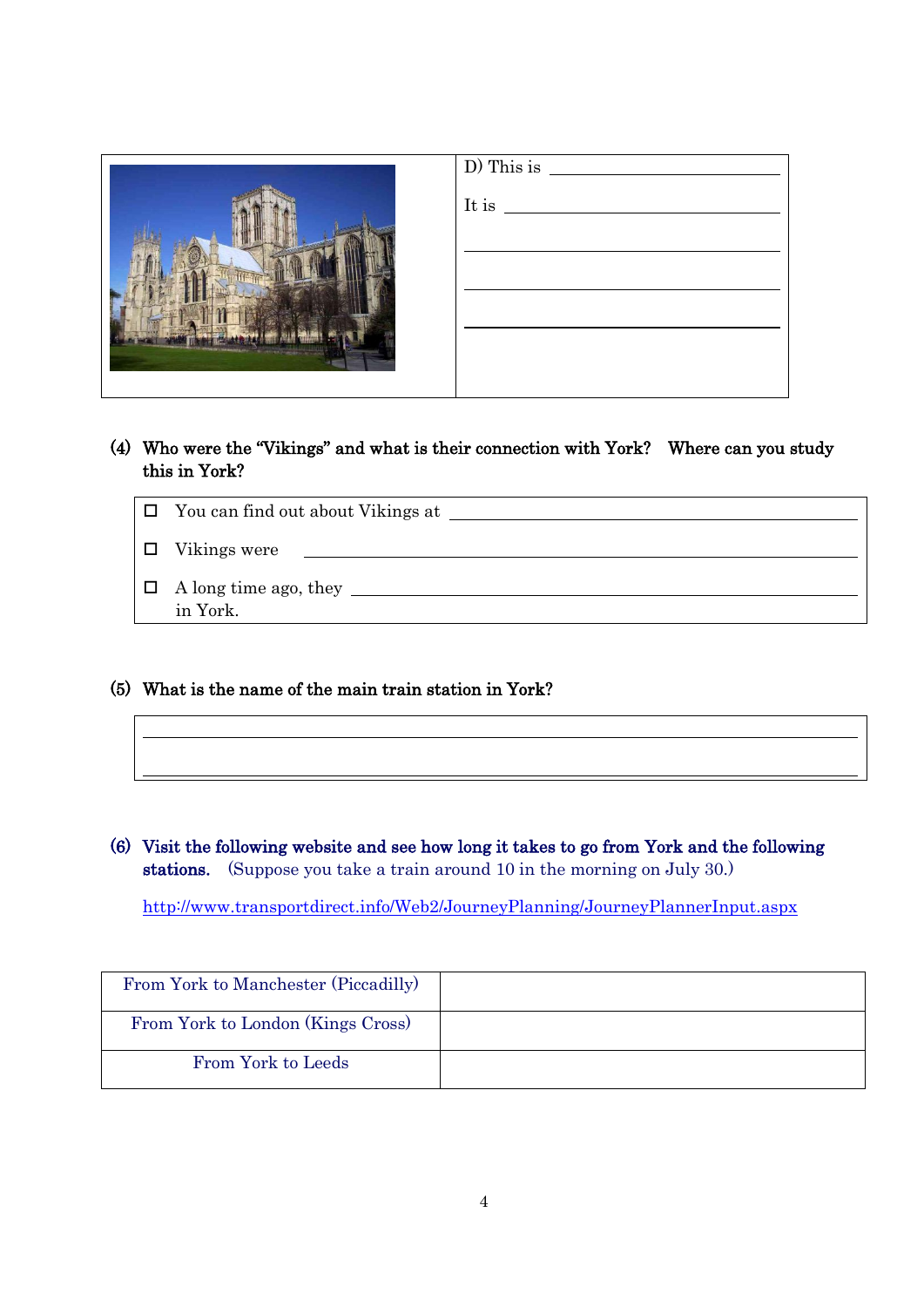# 2. Shinkansen (Bullet Train)

Shinkansen is a high-speed rail system that serves as the core of Japan's rail transportation network. Each line has its own name (Tokaido, Tohoku etc.), and each type of train is identified by a name (Nozomi, Hikari etc.). In the almost 40 years since it opened, the Shinkansen network has carried over 6 billion passengers without a single major accident. The Shinkansen network boasts not only high speed -up to 300 kilometers per hour-, but also high frequency. For example, at least six trains per hour (not per day!) operate between Tokyo and Shin-Osaka Stations during daytime hours. Although the phrase 'bullet train' is popular overseas, in Japan you will only see Shinkansen on English signs. But no matter what you call it, the Shinkansen network will be your key to comfortable and speedy travel throughout Japan.

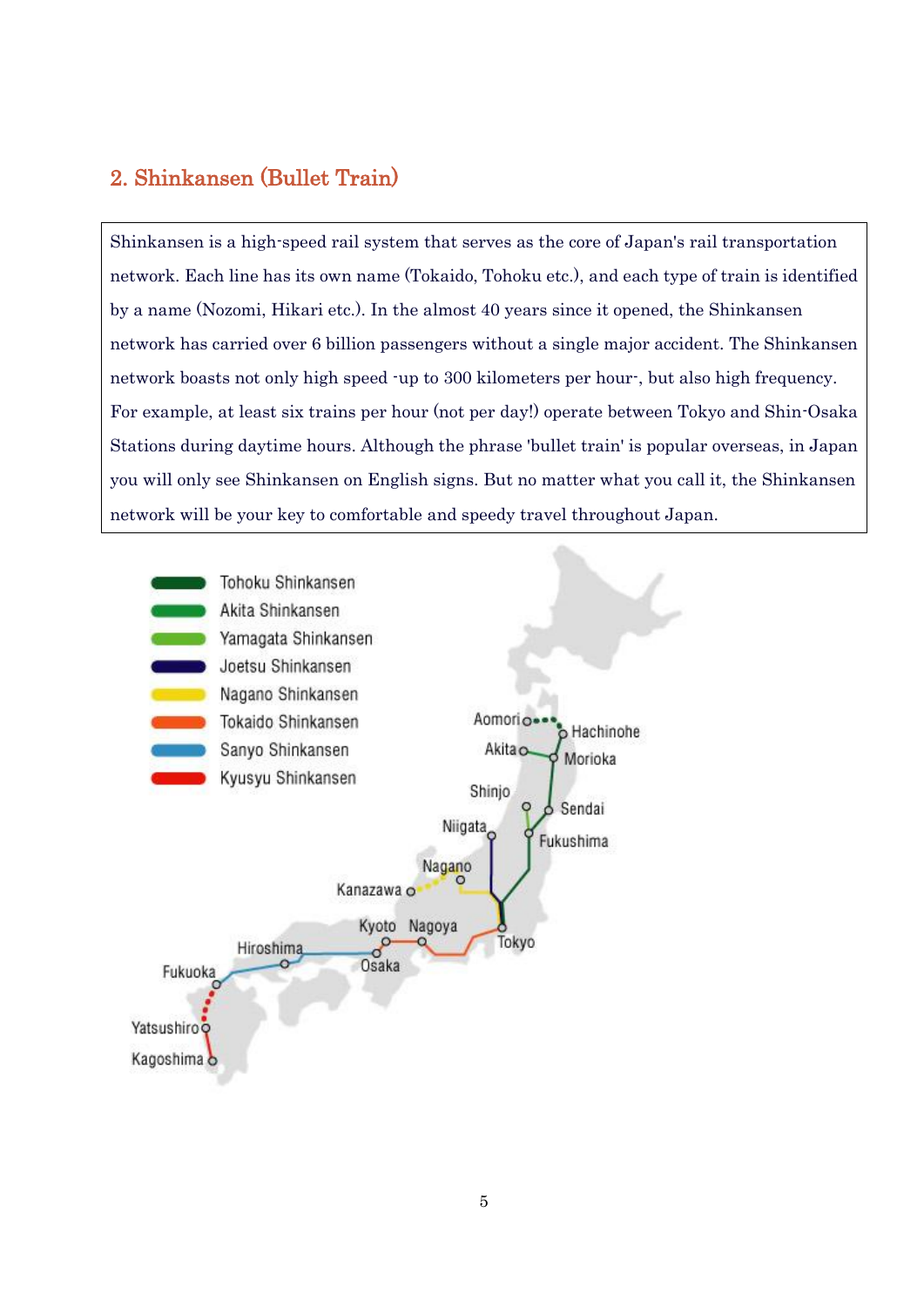#### Nozomi

Meaning 'hope,' the Nozomi trains are the fastest service on these lines. They take about 2.5 hours between Tokyo and Osaka, and roughly 5 hours from Tokyo all the way to Hakata (Fukuoka). They make only major stops such as Nagoya, Kyoto, Okayama and Hiroshima. As the Japan Rail Pass is not valid on Nozomi trains pass holders should use the Hikari trains described next.



#### Hikari

Hikari, meaning 'light,' was the original Shinkansen service on the Tokaido/Sanyo Line. Since the introduction of the Nozomi trains, it now serves as the mid-level service making a few more stops, but still traveling very fast. Hikari trains link Tokyo and Osaka in about three hours. Holders of the Japan Rail Pass must use Hikari and Kodama trains. There are two Hikari trains per hour along this route. If you are traveling from Tokyo toward Hiroshima or Kyushu you will have to change Hikari trains in route.



#### Kodama

This might be called the 'local' version of the Shinkansen since it makes all primary and secondary stops. But it is far from slow and is as much a 'bullet train' as the trains above. You will not use Kodama for very long distances; rather it is the train you may have to use for popular secondary stops such as Odawara (Hakone Park and Mt. Fuji) or Himeji (Himeji Castle). Like Hikari, it is fully covered by the Japan Rail Pass.

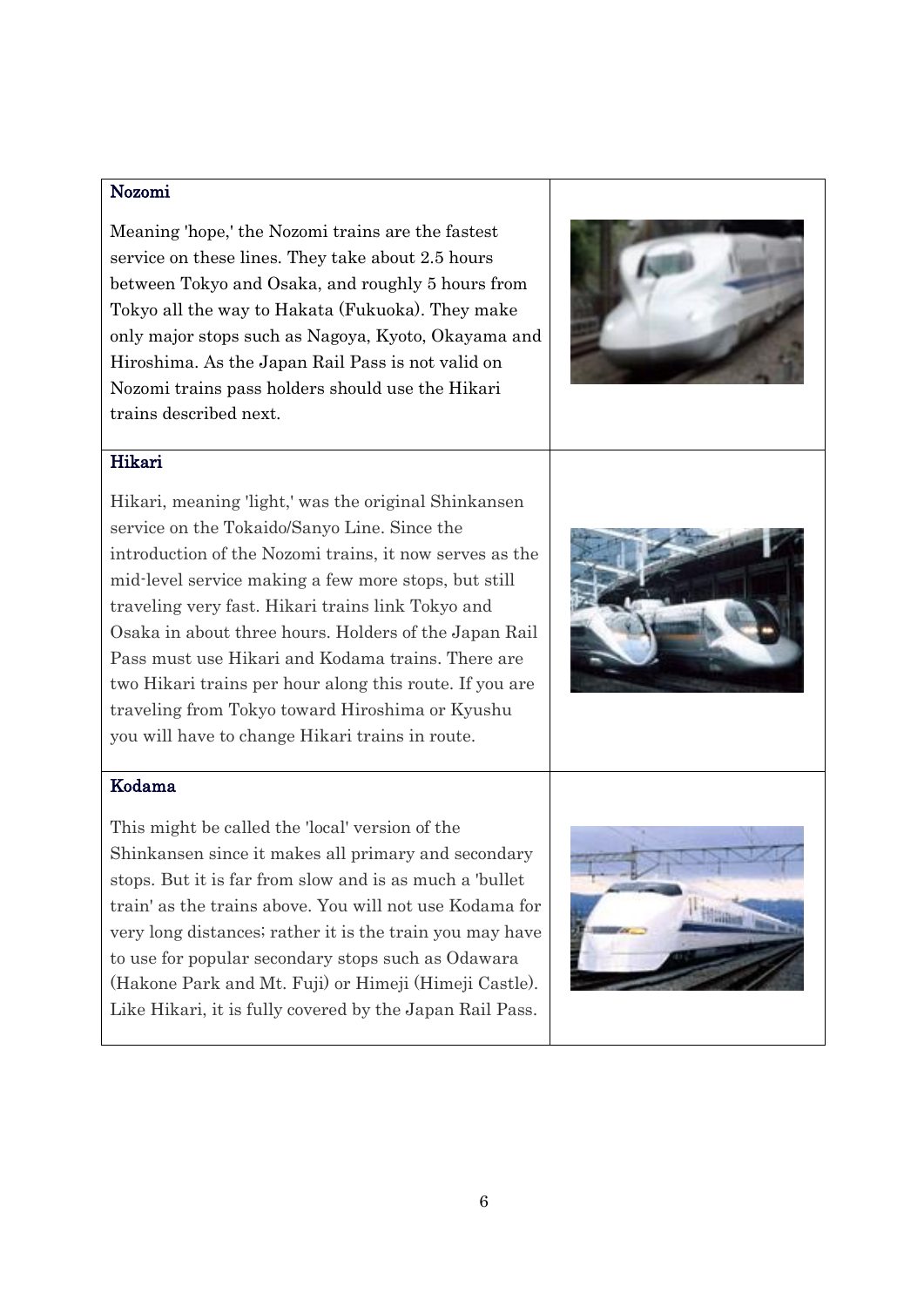#### Shinkansen Worksheet

This reading above is from the Japan Rails Website. Read it and then do these tasks to help prepare for the test.

|                     |                                                                                                                                                                                                                                                                                                                                                                                                                                                                                                                                                                                                                                                                                                                                                                                                                                                                                                                                                                                                            |                            |                                                   | <b>JAPAN RAILWAYS GROUP</b>                    |                                                                                                      | Southle" Coston Sweet                                   |
|---------------------|------------------------------------------------------------------------------------------------------------------------------------------------------------------------------------------------------------------------------------------------------------------------------------------------------------------------------------------------------------------------------------------------------------------------------------------------------------------------------------------------------------------------------------------------------------------------------------------------------------------------------------------------------------------------------------------------------------------------------------------------------------------------------------------------------------------------------------------------------------------------------------------------------------------------------------------------------------------------------------------------------------|----------------------------|---------------------------------------------------|------------------------------------------------|------------------------------------------------------------------------------------------------------|---------------------------------------------------------|
| HOME                | <b>TIMES &amp; FARES</b>                                                                                                                                                                                                                                                                                                                                                                                                                                                                                                                                                                                                                                                                                                                                                                                                                                                                                                                                                                                   | <b>TICKETS</b>             | <b>RAIL PASS</b>                                  | IC SMART CARDS TRAVELING WITH US TOURISM LINKS |                                                                                                      | <b>ABOUT JR GROUP</b>                                   |
|                     | <b>SHINKANSEN (Bullet Train)</b><br>Shinkansen is a high-speed rail system that serves as the core of Japan's rail transportation<br>network. Each line has its own name (Tokaido, Tohoku etc.), and each type of train is identified<br>by a name (Nozomi, Hikari etc.). In the almost 40 years since it opened, the Shinkansen network<br>has carried over 6 billion passengers without a single major accident. The Shinkansen network<br>boasts not only high speed -up to 300 kilometers per hour-, but also high frequency. For<br>example, at least six trains per hour (not per day!) operate between Tokyo and Shin-Osaka<br>Stations during daytime hours. Although the phrase 'bullet train' is popular overseas, in Japan you<br>will only see Shinkansen on English signs. But no matter what you call it, the Shinkansen network<br>will be your key to comfortable and speedy travel throughout Japan.<br>Tohoku Shinkansen<br>Akita Shinkansen<br>Yamagata Shinkansen<br>Joetsu Shinkansen |                            |                                                   |                                                | Yonitiaty upy ana negati to seess tarky<br>Select rail page into below.<br><b>SAKOVER</b><br>2496544 | <b>Airport Access</b>                                   |
|                     | Nagano Shinkansen<br>Tokaido Shinkansen<br>Sanyo Shinkansen<br>Kyusyu Shinkansen                                                                                                                                                                                                                                                                                                                                                                                                                                                                                                                                                                                                                                                                                                                                                                                                                                                                                                                           | Kanazawa o<br>Kyoto Nagoya | Aomoria+<br>Akitaio<br>Shinio<br>Nigata<br>Nagano | & Hachinohe<br>Morioka<br>Sendai<br>Fukushima  | <b>JR-EAST</b><br><b>JR HOTEL GROU</b><br>Rail Package<br>THE SHINKANSEN TOUR                        | Shinkansen Reservation                                  |
|                     | Hiroshima<br>Fukuoka<br><b>Yatsushiro</b><br>Kagoshima o<br><b>Tokaido Shinkansen</b>                                                                                                                                                                                                                                                                                                                                                                                                                                                                                                                                                                                                                                                                                                                                                                                                                                                                                                                      | Osaka                      | Tokyc                                             |                                                | <b>HOKKAIDO</b><br><b>ELECTRICAL FL</b><br><b>JR-EAST HOTELS</b><br>R-West Hotels                    | e-reserve hotels<br><b>ASSOCIA HOTELS &amp; RESORTS</b> |
| Tokaido/Sanyo Line. | <b>Sanyo Shinkansen</b><br>In 1964 the first Shinkansen, the Tokaido Line, opened between Tokyo and Osaka, paralleling the<br>renowned Tokaido Road that had linked Edo (Tokyo) and Kyoto in samural times. Later this line was<br>extended beyond Osaka as the Sanyo Line to reach Hiroshima and Fukuoka. Only the Japan Rail Pass<br>covers the Tokaido Shinkansen (except for Nozomi trains). The Sarvo Shinkansen is covered by both the<br>Japan Rail Pass and JR West Sanyo Area Pass. There are three types of trains operating on the                                                                                                                                                                                                                                                                                                                                                                                                                                                              |                            |                                                   |                                                | Safe and Comfortable!<br><b>JR BUS</b><br>International Jet Foil Service                             | from/to Tokyo<br>N.E. Honshu                            |

### (1) Write some key data about the Shinkansen and Tokaido line

| $\Box$ Started 40 years ago |
|-----------------------------|
|                             |
|                             |
|                             |
|                             |

(2) Read about the three types of trains again, and then, without looking at the text above, write, a short comparison of them in English. This should only be about 6 sentences long.

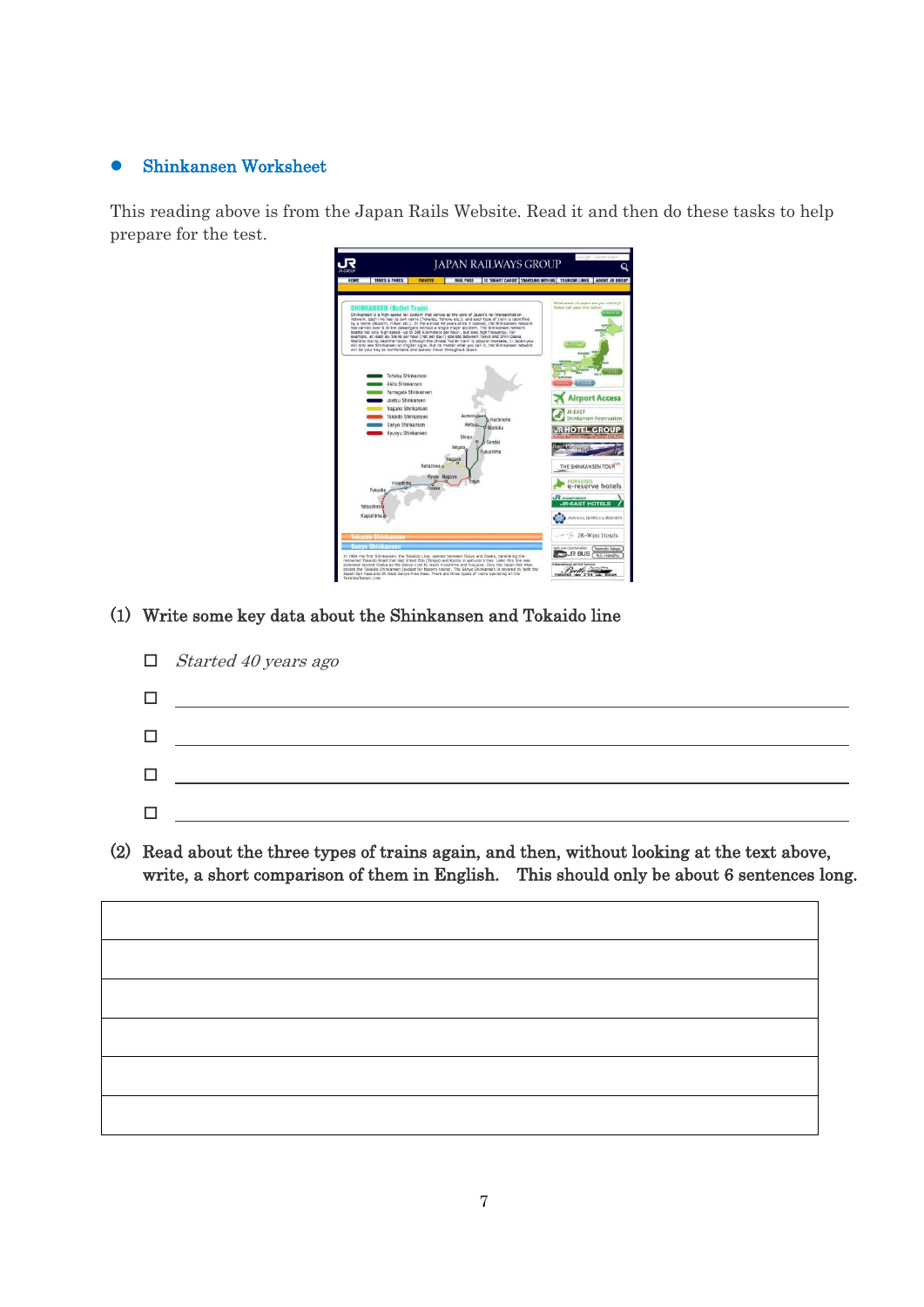# 3. Channel Tunnel and Eurostar

The Channel Tunnel is one of Europe's biggest projects ever. It is 31 miles long, and on average 150 feet deep under the seabed. The Tunnel has three tubes (2 for rail and 1 for service) which were dug by 13,000 engineers and workers and cost \$15 billion to build. Channel Tunnel is undoubtedly the fastest way of travelling between London and Paris/Brussels: you could take a day trip to Paris and back.



Eurostar is the high-speed rail service directly linking the UK to France and Belgium via the Channel Tunnel. It started operating in 1994, providing city centre to city centre services. Eurostar's journey times have fallen with London-Paris taking 2 hours 15 minutes, London-Brussels 1 hour 51 minutes and London-Lille just 1 hour 20 minutes. Eurostar trains travel at up to 300 kilometers per hour.

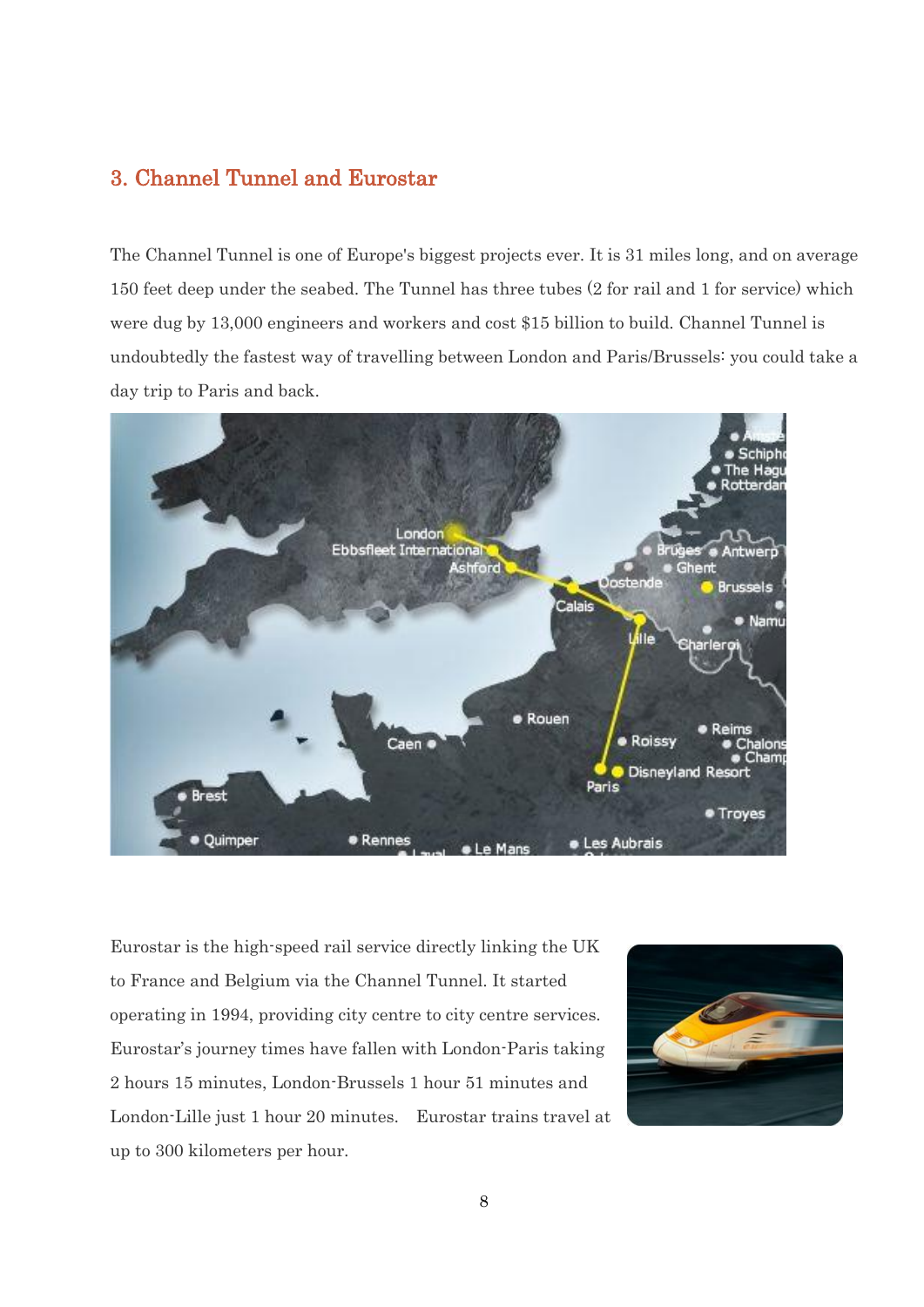Eurostar runs up to 17 services to Paris and ten to Brussels daily. There are direct daily services from London and Ashford International to the gates of Disneyland Paris. You can go and come back in the same day.

In addition, Eurostar offers connecting tickets to over 100 destinations across France, Belgium, Germany and the Netherlands. For example, Lyon can be reached in five hours from London and Marseille in six and a half hours.



Since starting operations in November 1994, Eurostar has more than doubled the total number of passengers travelling (by air or rail) between London and Paris/Brussels. Eurostar's ticket prices vary to meet all budgets. Leisure travellers enjoy the cheapest fares – starting at £59.

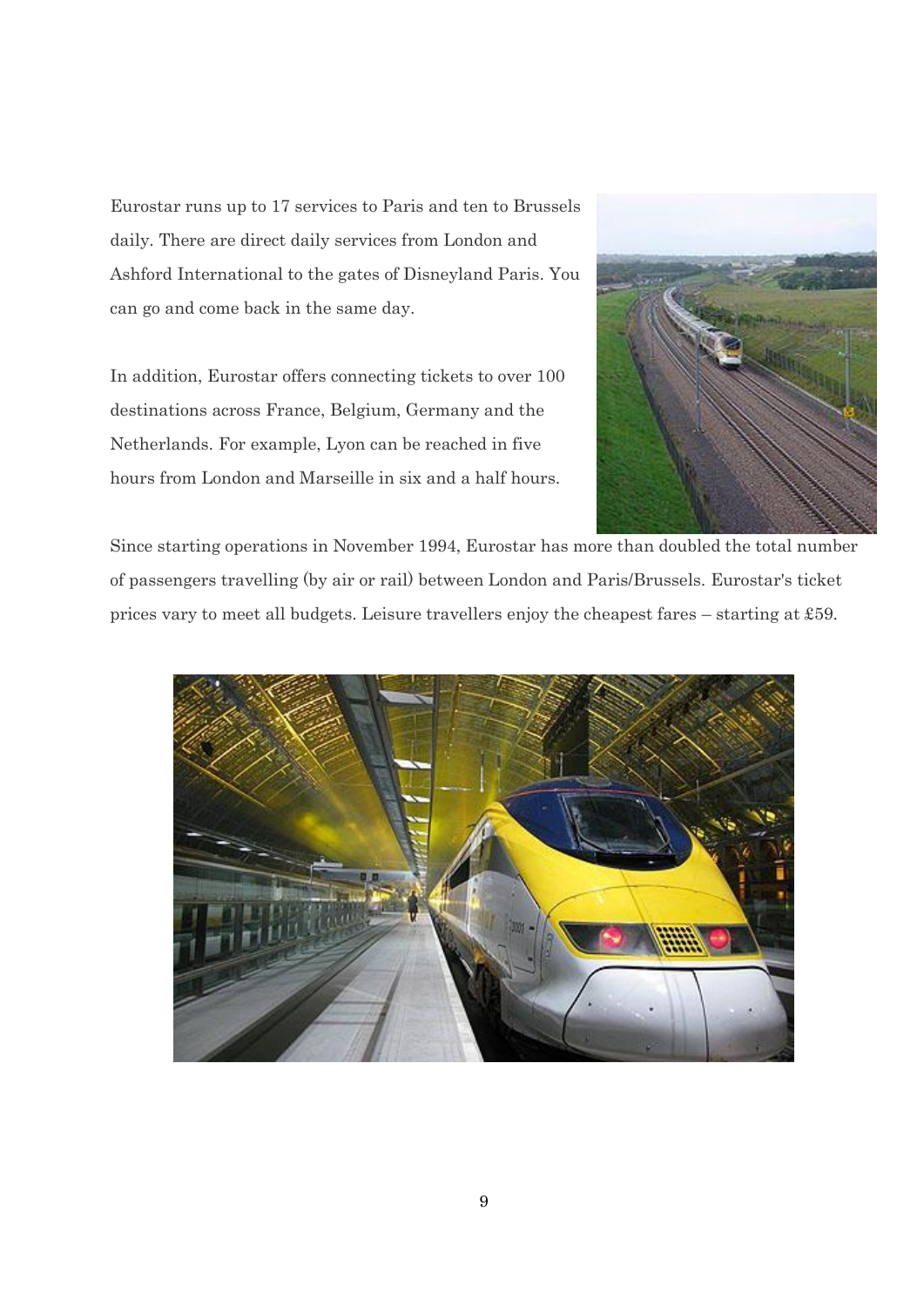#### Eurostar Worksheet

This reading above is from the Eurostar and other Websites. Read it and then do these tasks to help prepare for the test.

### (1) Write some details about the Channel Tunnel.



#### (2) Write some general details about Eurostar.



#### (3) Write 3-4 sentences in English about travelling from London to Paris on Eurostar.

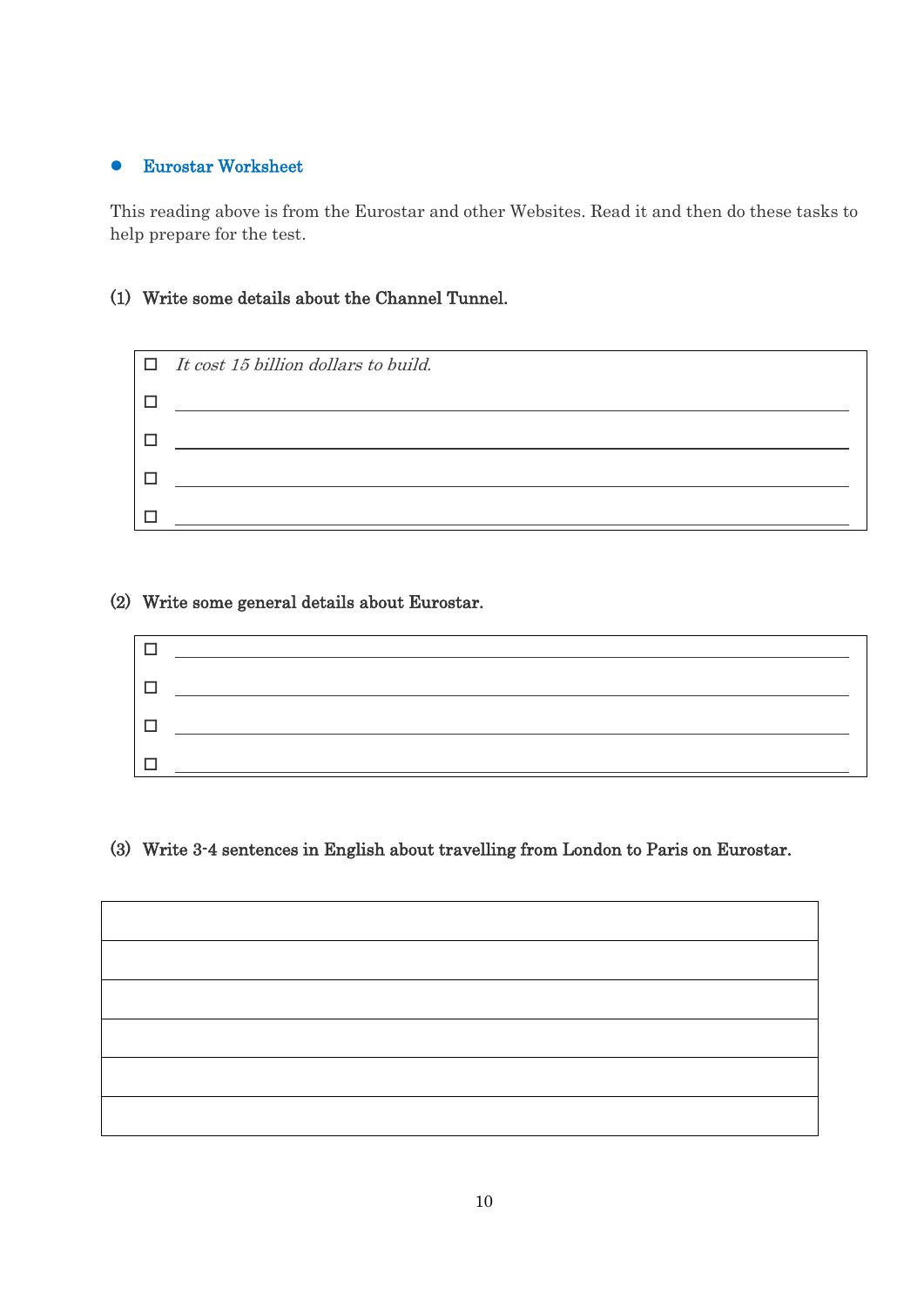# Section 2

# Presentation

Web 上の、「ファイル2プレゼンテーション原稿」をダウンロードして読み、問題と課題に取り組みま しょう。

### (1) プレゼンテーション原稿から,以下の①~⑧の表現を探して書き出しましょう。また,Useful expressions から①~8の表現として使えるものを選び、ボックスに書き込みましょう。

- ① プレゼンテーションの目的を述べる
- 原稿にあった表現

 $\overline{a}$ 

 $\overline{a}$ 

 $\overline{a}$ 

 $\overline{a}$ 

 $\overline{a}$ 

 $\overline{a}$ 

 $\overline{a}$ 

 $\overline{a}$ 

● Useful expressions の表現

#### ② 順序を示す

- 原稿にあった表現
- Useful expressions の表現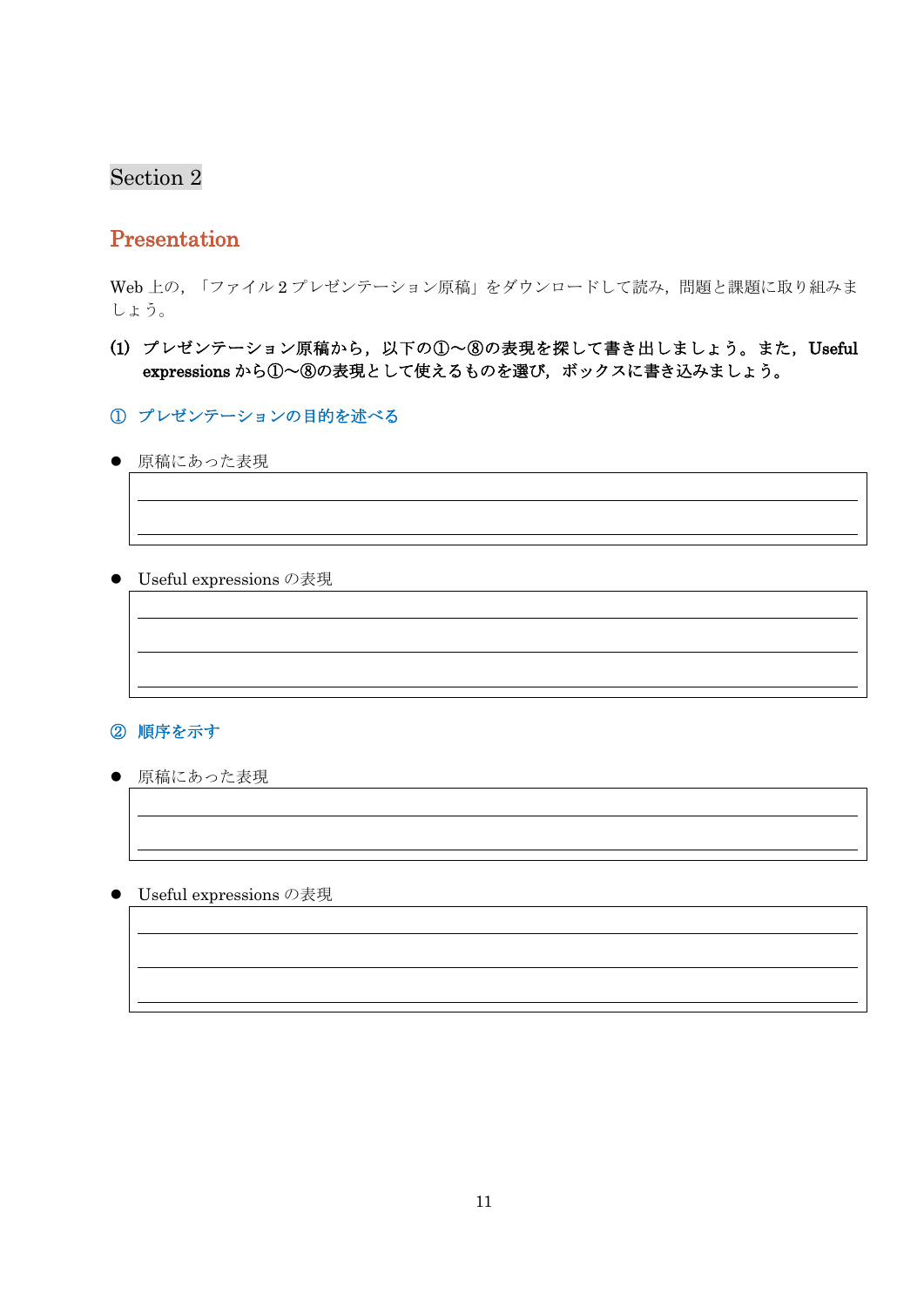### ③ 図表の概略を述べる

● 原稿にあった表現

 $\overline{a}$ 

 $\overline{a}$ 

 $\overline{a}$ 

 $\overline{a}$ 

 $\overline{a}$ 

 $\overline{a}$ 

 $\overline{a}$ 

 $\overline{a}$ 

 $\overline{a}$ 

 $\overline{a}$ 

 $\overline{a}$ 

 $\overline{a}$ 

#### ● Useful expressions の表現

# ④ 図表のデータを説明する

● 原稿にあった表現

● Useful expressions の表現

### ⑤ 特徴を述べる

● 原稿にあった表現

● Useful expressions の表現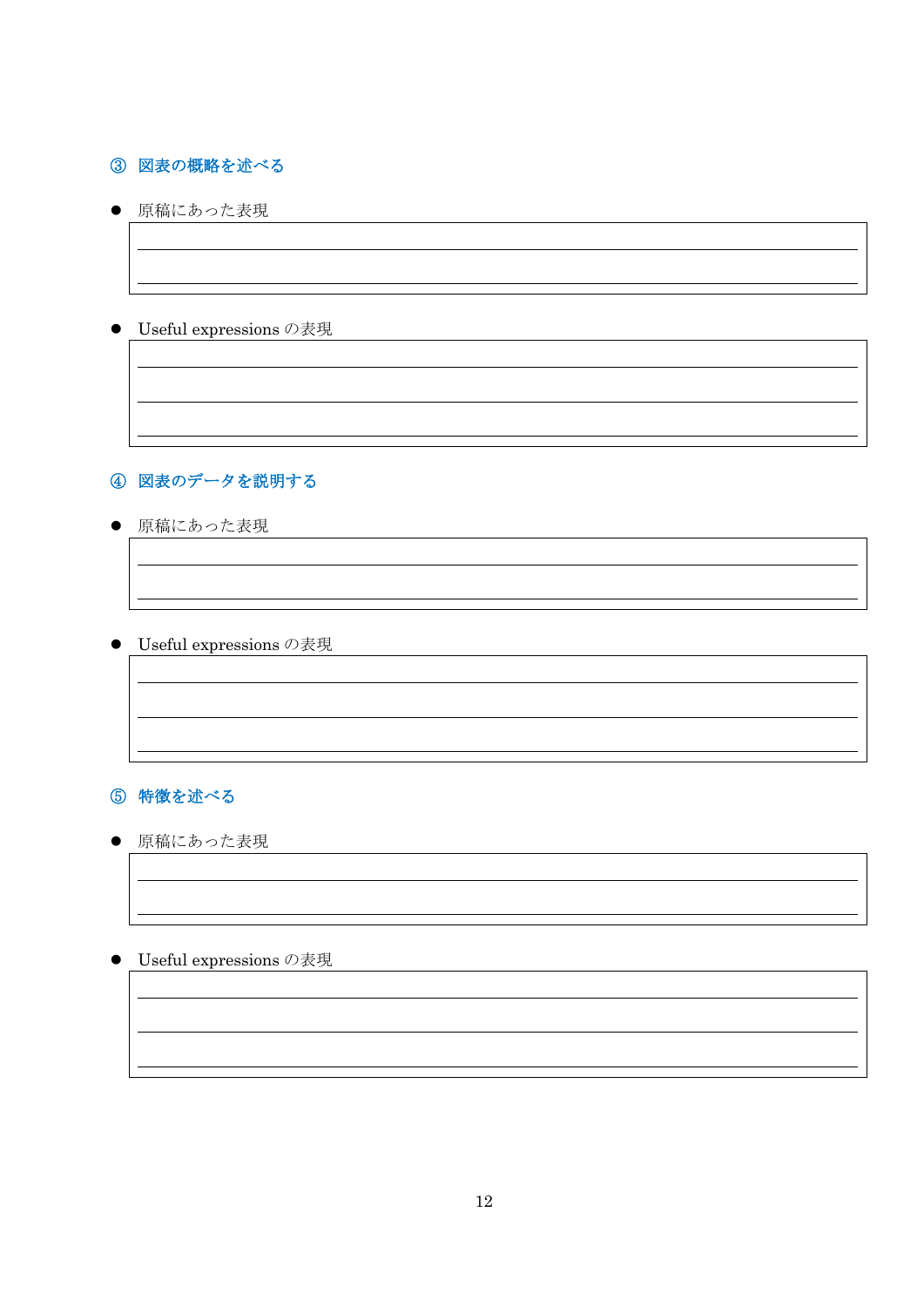## ⑥ スライドなどのデータから,ポイントを示す

● 原稿にあった表現

 $\overline{a}$ 

 $\overline{a}$ 

 $\overline{a}$ 

 $\overline{a}$ 

 $\overline{a}$ 

 $\overline{a}$ 

 $\overline{a}$ 

 $\overline{a}$ 

 $\overline{a}$ 

 $\overline{a}$ 

 $\overline{a}$ 

 $\overline{a}$ 

#### ● Useful expressions の表現

#### ⑦ 前述の内容と異なる情報を述べる

● 原稿にあった表現

● Useful expressions の表現

## ⑧ 情報を追加する

● 原稿にあった表現

● Useful expressions の表現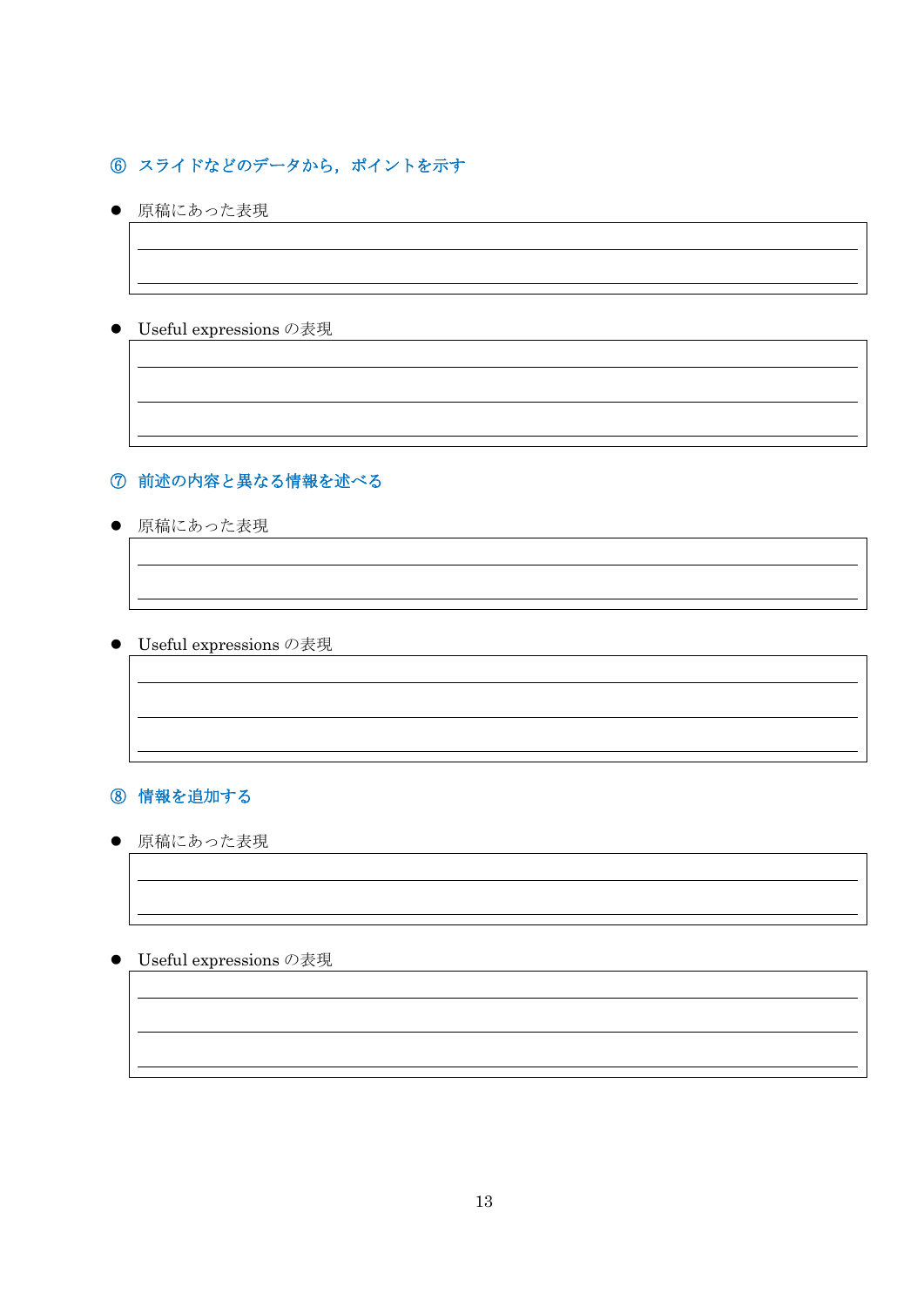#### Useful expressions

- $\checkmark$  I'd like to talk about  $\sim$ .
- $\checkmark$  Furthermore,
- $\checkmark$  Let me introduce ~.
- $\checkmark$  First / First of all / In the beginning
- $\checkmark$  This chart shows how rapidly the production cost rose.
- $\checkmark$  The key point is that  $\sim$ .
- $\checkmark$  The bar graph describes the amount of world copper production...
- $\checkmark$  The number of supermarkets has decreased by 3%.
- $\checkmark$  It is my pleasure to speak about  $\sim$ .
- $\checkmark$  Membership of ACS comprises both retailers and suppliers.
- $\checkmark$  Finally / In the end
- $\checkmark$  I'm going to present ~.
- $\checkmark$  The pie graph represents, in percentage, the number of convenience stores in major cities.
- $\checkmark$  Second / Secondly
- $\checkmark$  As you can see,  $\sim$
- $\checkmark$  I'd like to draw your attention to  $\sim$ .
- $\checkmark$  The net sales of the convenience stores have increased by 4%.
- $\checkmark$  Here we can see  $\sim$ .
- $\checkmark$  Finally / In the end
- $\checkmark$  Schools in the north tend to be better equipped, while those in the south are relatively poor.
- $\checkmark$  On the other hand,  $\sim$ .
- $\checkmark$  Additionally,
- $\checkmark$  Third / Thirdly
- $\checkmark$  Plus,
- This national chain's menu features a variety of deli sandwiches at very affordable prices.

\*この問題の解答のみ,web 上で確認することができます。